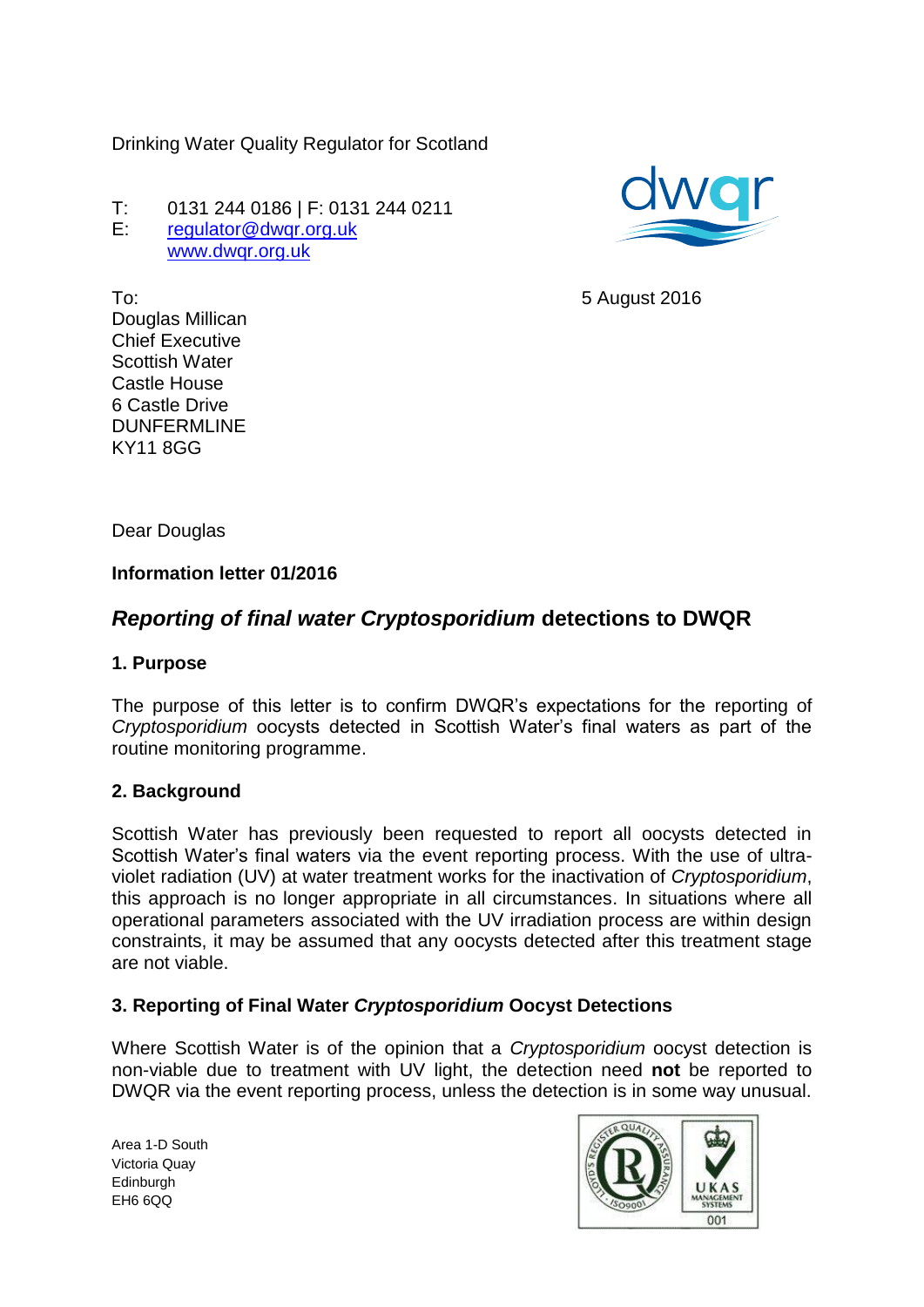It is for Scottish Water to ensure that any UV process installed is appropriate to that situation and complies with previously issued DWQR guidance. Continued process monitoring is required to verify that any UV system is operating effectively.

Circumstances where the reporting of *Cryptosporidium* oocysts **is** still required include the following (the list is not exhaustive):

- Final waters where effective UV treatment is not present;
- Detections where effective, validated UV treatment is present but was not operating within the validated conditions (either due to operational issues or water quality factors);
- Detections where the UV process was operating correctly but the detection of oocysts is unexpected or unusual, for example where an upstream barrier process is present that should be preventing oocysts from reaching the final water;
- Detections where the number or morphology of detected oocysts is unusual for that supply.

## **4. Cryptosporidium Monitoring at Sites with UV treatment**

Where UV treatment has been installed at a site specifically for the inactivation of *Cryptosporidium*, the monitoring frequencies specified in the guidance for the Public Water Supplies (Scotland) Regulations 2014 may be reviewed. Those sites that would otherwise be monitored at the highest frequency may be monitored at the intermediate frequency for the period that UV treatment is operating effectively. Should UV treatment become in some way compromised, the monitoring frequency shall revert to the higher level.

## **5. Site Specific Guidance**

As of the date of this letter, Scottish Water has UV reactors at two treatment works installed for the purpose of *Cryptosporidium* inactivation. In order to further exemplify the requirements above, it may be helpful to consider each site specifically:

## **Storr Forest WTW, Skye**

This site has  $1\mu$ m cartridge filters upstream of the UV, which should be capable of removing the majority of oocysts. Consequently, any post-UV oocyst detection may be considered unusual and should be reported.

## **Tullich WTW , Oban**

This site does not, in DWQR's opinion, have a robust barrier treatment process. Consequently, low-level final water oocyst detections (<2 oocysts per sample) are to be expected and need not be reported, provided the UV plant is operating normally and there are no other complicating factors. This in no way removes the expectation that Scottish Water will implement all possible catchment and treatment measures to minimise the *Cryptosporidium* load on the plant.

Area 1-D South Victoria Quay **Edinburgh** EH6 6QQ